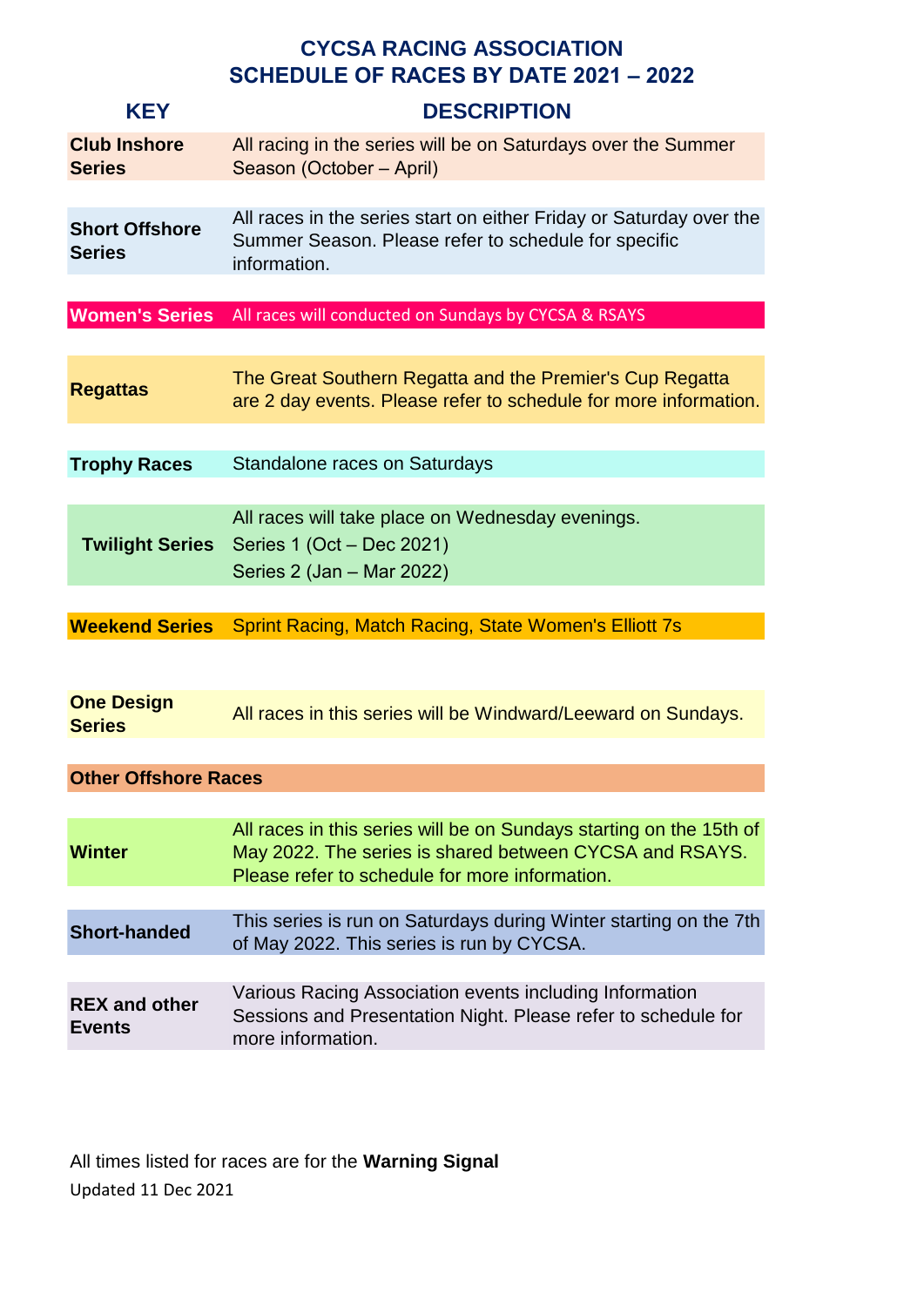# **Sep-21**

# Thursday 2nd **Skipper's & Crew Briefing 1930 1930**

#### **Oct-21**

| Monday 4 <sup>th</sup>     | <b>Public Holiday</b>                                  |      |
|----------------------------|--------------------------------------------------------|------|
| Wednesday 6 <sup>th</sup>  | Phil Hoffmann Travel Twilight Novelty Race             |      |
|                            | <b>Cruising Division B</b>                             | 1755 |
|                            | <b>Cruising Division A</b>                             | 1805 |
| Saturday 9 <sup>th</sup>   | <b>Club Inshore - Fixed Mark</b>                       |      |
|                            | Division 1: Club 1                                     | 1255 |
|                            | Division 2: Club 1                                     | 1300 |
| Sunday 10th                | One Design - 2 W/L                                     | 1255 |
| Wednesday 13th             | Phil Hoffmann Travel Twilight Series 1 Race 1          |      |
|                            | <b>Cruising Division B</b>                             | 1755 |
|                            | <b>Cruising Division A</b>                             | 1805 |
| Saturday 16 <sup>th</sup>  | <b>Short Offshore Series</b>                           |      |
|                            | Orontes Race (55 nm)                                   |      |
|                            | All Boats: Short Offshore 1                            | 1155 |
|                            |                                                        |      |
| Sunday 17th                | Bravo Sails Women's Series Race 1 - FM (RSAYS)         | 1255 |
| Sunday 17 <sup>th</sup>    | <b>CYCSA Safety Sunday</b>                             | 0900 |
| Wednesday 20 <sup>th</sup> | Phil Hoffmann Travel Twilight Series 1 Race 2          |      |
|                            | <b>Cruising Division B</b>                             | 1755 |
|                            | <b>Cruising Division A</b>                             | 1805 |
| Saturday 23rd              | Yalumba Great Southern Regatta - 2x W/L                |      |
|                            | Division 1: Regatta 1&2 / Club 2&3 / IRC 1&2 / AMS 1&2 | 1255 |
|                            | Division 2: Regatta 1&2 / Club 2&3 / IRC 1&2 / AMS 1&2 | 1300 |
| Sunday 24 <sup>th</sup>    | Yalumba Great Southern Regatta - 1x F/M                |      |
|                            | Division 1: Regatta 3 / IRC 3 / AMS 3                  | 1155 |
|                            | Division 2: Regatta 3                                  | 1200 |
| Wednesday 27 <sup>th</sup> | <b>Phil Hoffmann Travel Twilight Series 1 Race 3</b>   |      |
|                            | <b>Cruising Division B</b>                             | 1755 |
| Saturday 30th              | <b>Cruising Division A</b><br><b>CYCSA Opening Day</b> | 1805 |

## **Nov-21**

| Wednesday 3 <sup>rd</sup> | <b>Phil Hoffmann Travel Twilight Series 1 Race 4</b> |      |
|---------------------------|------------------------------------------------------|------|
|                           | <b>Cruising Division B</b>                           | 1755 |
|                           | <b>Cruising Division A</b>                           | 1805 |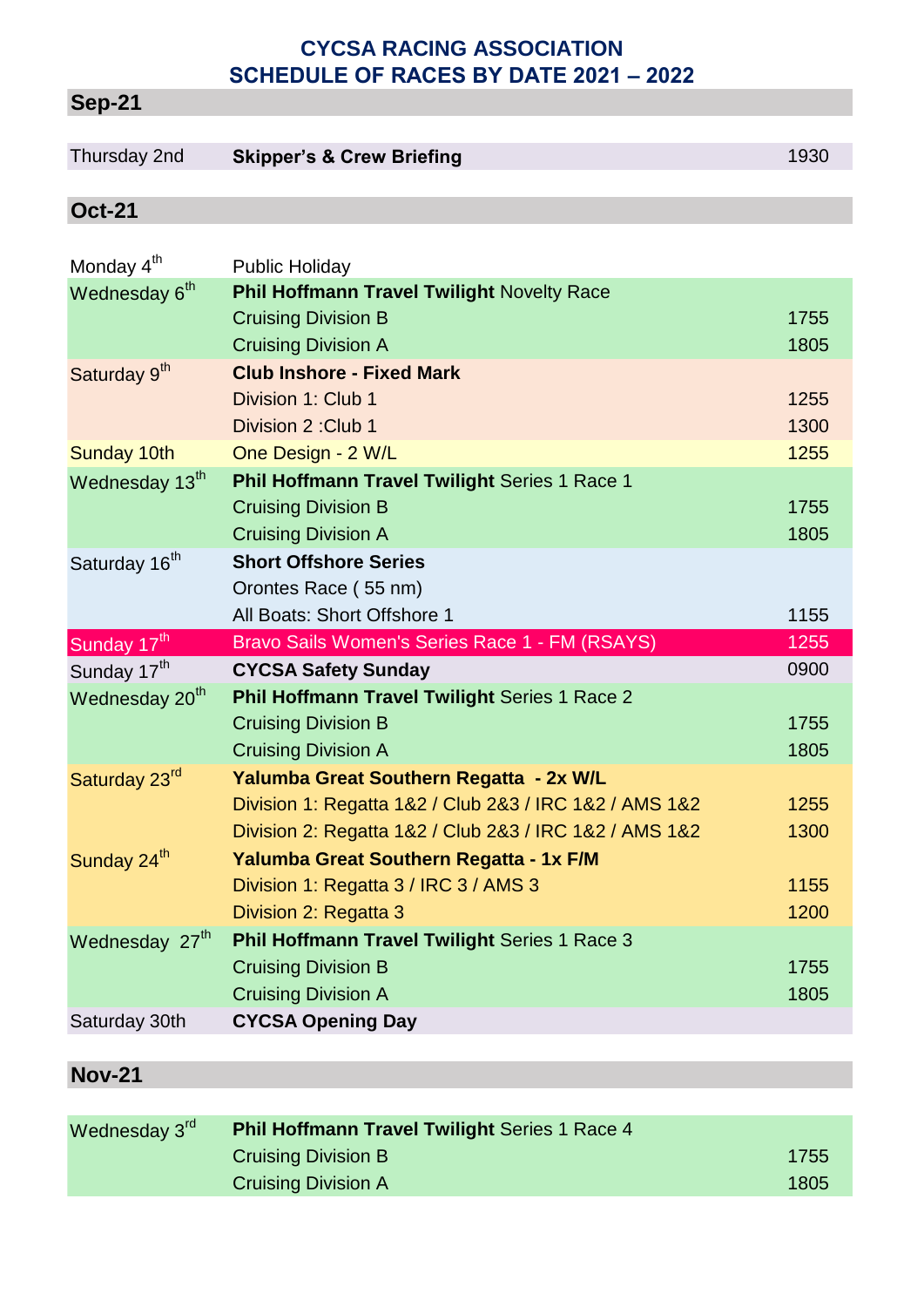| <b>CYCSA RACING ASSOCIATION</b>              |                                                             |            |
|----------------------------------------------|-------------------------------------------------------------|------------|
| <b>SCHEDULE OF RACES BY DATE 2021 - 2022</b> |                                                             |            |
| Saturday 6th                                 | <b>RSAYS Opening Day</b>                                    |            |
| Saturday 6th                                 | <b>CYCSA Marine Academy SSSC Day 1</b>                      | 0900       |
| Sunday 7th                                   | <b>CYCSA Marine Academy SSSC Day 2</b>                      | 0900       |
| Wednesday 10th                               | Phil Hoffmann Travel Twilight Series 1 Race 5               |            |
|                                              | <b>Cruising Division B</b>                                  | 1755       |
|                                              | <b>Cruising Division A</b>                                  | 1805       |
| Friday 12th                                  | <b>Offshore Haystack Island Race or Island Cup (200 nm)</b> | 1925       |
| Saturday 13 <sup>th</sup>                    | Trophy Race - Queen of Gulf - Fixed Mark                    |            |
|                                              | Div 1 & Div 2: Queen of the Gulf                            | 1255       |
| Sunday 14th                                  | Bravo Sails Women's Series Race 2 - FM (CYCSA)              | 1255       |
| Wednesday 17th                               | Phil Hoffmann Travel Twilight Series 1 Race 6               |            |
|                                              | <b>Combined CYCSA Host</b>                                  |            |
|                                              | <b>Cruising Division B</b>                                  | 1755       |
|                                              | <b>Cruising Division A</b>                                  | 1805       |
| Saturday 20 <sup>th</sup>                    | <b>Club Inshore - Long Fixed Mark</b>                       |            |
|                                              | Division 1: Club 4                                          | 1255       |
|                                              | Division 2: Club 4 / IRC 3 / AMS 3                          | 1300       |
| Sunday 21st                                  | One Design - 2 W/L                                          | 1255       |
| Wednesday 24 <sup>th</sup>                   | Phil Hoffmann Twilight Standalone Ladies Helm               |            |
|                                              | <b>Cruising Division B</b>                                  | 1755       |
|                                              | <b>Cruising Division A</b>                                  | 1805       |
| Saturday 27 <sup>th</sup>                    | <b>Short Offshore Series</b>                                |            |
|                                              | Glenelg Gulf Race (65 nm)                                   |            |
|                                              | All Boats: Offshore 2                                       | 1155       |
| Sa 27th - Su 28th                            | <b>Elliott 7 Sprint Series</b>                              | <b>TBA</b> |

# **Dec-21**

| Wednesday 1 <sup>st</sup> | Phil Hoffmann Travel Twilight Series 1 Race 7            |      |
|---------------------------|----------------------------------------------------------|------|
|                           | <b>Cruising Division B</b>                               | 1755 |
|                           | <b>Cruising Division A</b>                               | 1805 |
| Saturday 4 <sup>th</sup>  | Georges Wines Premiers Cup Regatta - 2x W/L              |      |
|                           | Div. 1: Reg 1&2 / Club 5&6 / IRC 4&5 / AMS 4&5           | 1255 |
|                           | Div. 2: Reg 1&2 / Club 5&6 / IRC 4&5 / AMS 4&5           | 1300 |
|                           | <b>Commodore's Shield Race 1</b>                         |      |
| Sunday 5 <sup>th</sup>    | Georges Wines Premiers Cup Regatta - 1x Triangle, 1x W/L |      |
|                           | Division 1 : Regatta 3&4 / IRC 6&7 / AMS 6&7             | 1155 |
|                           | Division 2 : Regatta 3&4                                 | 1200 |
| Wednesday 8 <sup>th</sup> | <b>Phil Hoffmann Travel Twilight Series 1 Race 8</b>     |      |
|                           | <b>Cruising Division B</b>                               | 1755 |
|                           | <b>Cruising Division A</b>                               | 1805 |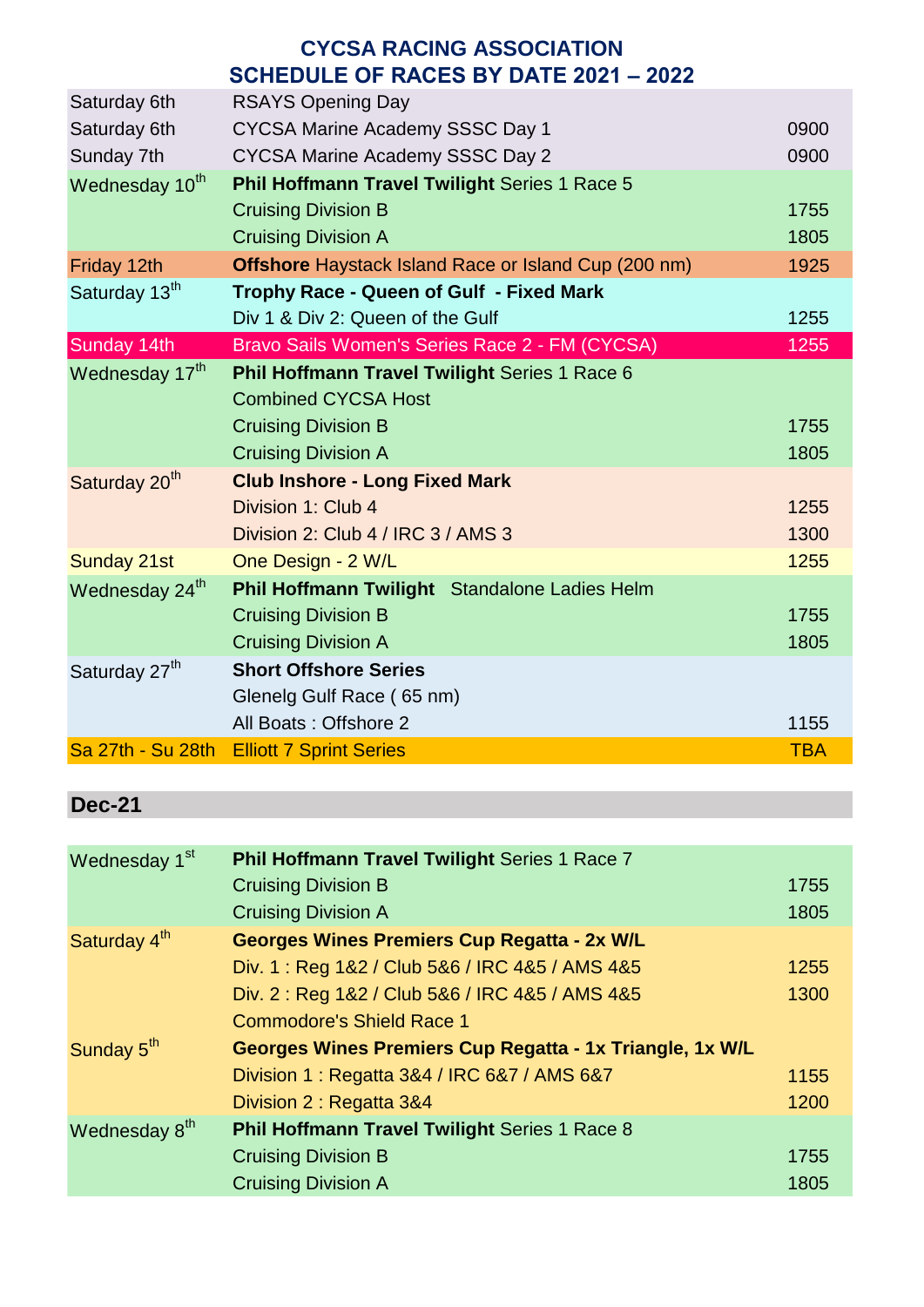| Saturday 11th              | <b>Trophy Race - Geoff Bishop Memorial Perpetual Trophy</b>          | 1255 |
|----------------------------|----------------------------------------------------------------------|------|
| Sunday 12 <sup>th</sup>    | Bravo Sails Women's Series Race 3 - FM (RSAYS)                       | 1255 |
| Sunday 12th                | One Design - 2 W/L                                                   | 1255 |
| Wednesday 15 <sup>th</sup> | <b>Phil Hoffmann Travel Twilight S1 Race 9 &amp; S1 Presentation</b> |      |
|                            | <b>Cruising Division B</b>                                           | 1755 |
|                            | <b>Cruising Division A</b>                                           | 1805 |
| Saturday 18 <sup>th</sup>  | <b>Club Inshore - Fixed Mark</b>                                     |      |
|                            | Division 1: Club 7                                                   | 1255 |
|                            | Division 2: Club 7                                                   | 1300 |
| Wednesday 22 <sup>nd</sup> | <b>Phil Hoffmann Travel Twilight Standalone Sternchaser</b>          |      |
|                            | <b>Cruising Division B</b>                                           | 1755 |
|                            | <b>Cruising Division A</b>                                           | 1755 |
| Saturday 25 <sup>th</sup>  | <b>Christmas Day</b>                                                 |      |
| Sunday 26 <sup>th</sup>    | <b>Start of Sydney to Hobart Yacht Race</b>                          |      |
| Friday 31 <sup>st</sup>    | <b>New Year's Eve</b>                                                |      |
|                            |                                                                      |      |

## **Jan-22**

| Saturday 1 <sup>st</sup>                 | <b>New Years Day</b>                                         |      |
|------------------------------------------|--------------------------------------------------------------|------|
| Wednesday 5 <sup>th</sup>                | <b>Phil Hoffmann Travel Twilight Standalone Novelty Race</b> |      |
|                                          | <b>Cruising Division B</b>                                   | 1755 |
|                                          | <b>Cruising Division A</b>                                   | 1805 |
| Saturday 8 <sup>th</sup>                 | <b>Club Inshore - Fixed Mark</b>                             |      |
|                                          | Division 1: Club 8                                           | 1255 |
|                                          | Division 2: Club 8                                           | 1300 |
| Wednesday 12th                           | Phil Hoffmann Travel Twilight Series 2 Race 1                |      |
|                                          | <b>Combined RSAYS Host</b>                                   |      |
|                                          | <b>Cruising Division B</b>                                   | 1755 |
|                                          | <b>Cruising Division A</b>                                   | 1800 |
| Saturday 15 <sup>th</sup>                | <b>Short Offshore Series</b>                                 |      |
|                                          | <b>Tapley Shoal</b>                                          |      |
|                                          | All Boats: Offshore 3                                        | 1155 |
| Sunday 16 <sup>th</sup>                  | Bravo Sails Women's Series Race 4 FM (RSAYS)                 | 1255 |
| Wednesday 19 <sup>th</sup>               | <b>Phil Hoffmann Travel Twilight Series 2 Race 2</b>         |      |
|                                          | <b>Cruising Division B</b>                                   | 1755 |
|                                          | <b>Cruising Division A</b>                                   | 1805 |
| Th 20 <sup>rd</sup> -Tu 25 <sup>th</sup> | <b>Geelong Week</b>                                          |      |
| Saturday 22nd                            | Trophy Race 3 - TBA Long Fixed Mark                          | 1255 |
| Sunday 23rd                              | One Design - 2 W/L                                           | 1255 |
| Wednesday 26 <sup>th</sup>               | <b>Australia Day Public Holiday</b>                          |      |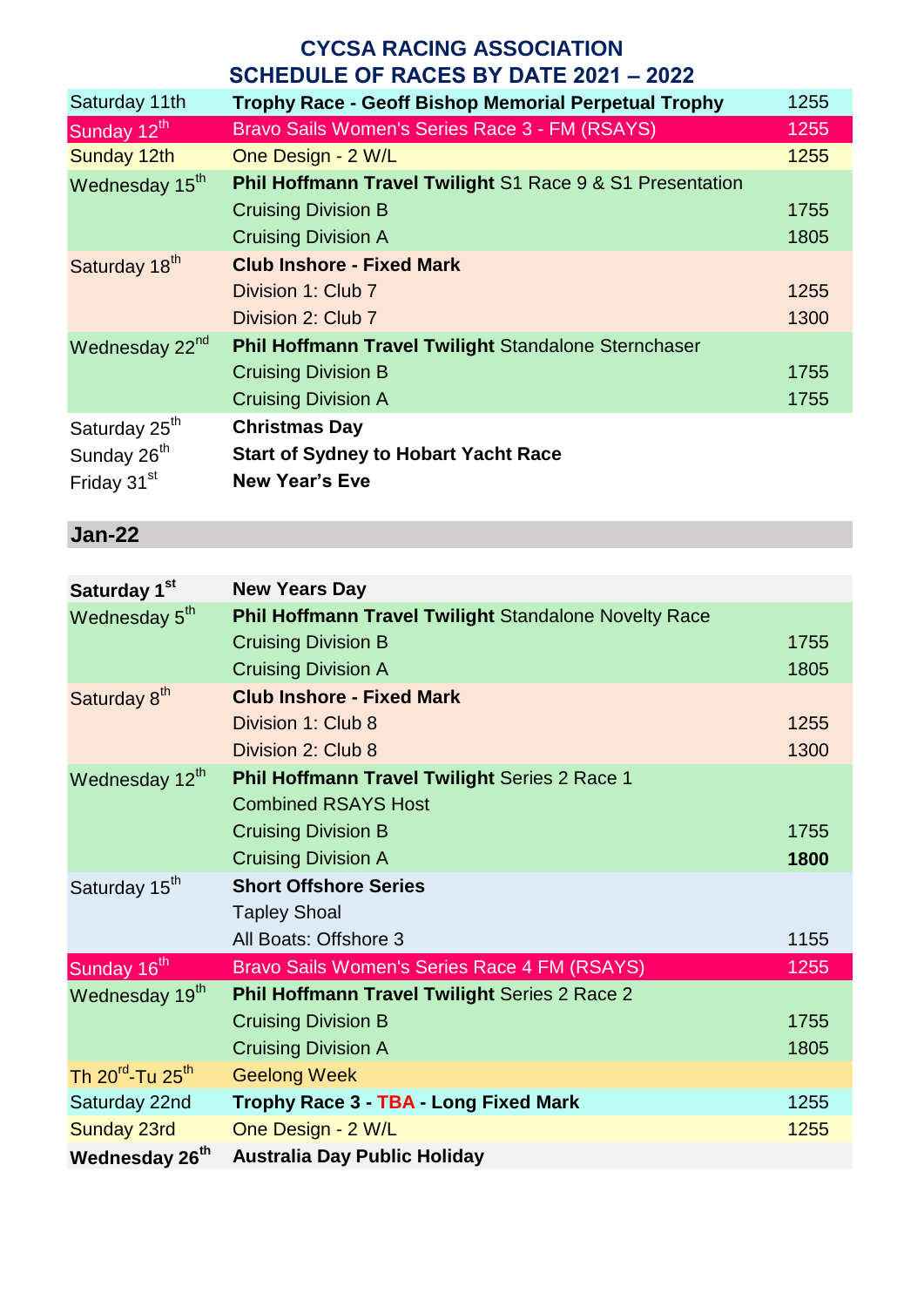| Saturday 29th      | <b>Club Inshore - Fixed Mark</b>   |      |
|--------------------|------------------------------------|------|
|                    | Division 1: Club 9                 | 1255 |
|                    | Division 2: Club 9 / IRC 6 / AMS 6 | 1300 |
|                    | Commodore's Shield Race 2          |      |
| <b>Sunday 30th</b> | One Design - 2 W/L                 | 1255 |
|                    |                                    |      |

## **Feb-22**

| Wednesday 2rd              | Phil Hoffmann Travel Twilight Series 2 Race 3        |      |
|----------------------------|------------------------------------------------------|------|
|                            | <b>Cruising Division B</b>                           | 1755 |
|                            | <b>Cruising Division A</b>                           | 1805 |
| Fr 4th - Tu 8th            | <b>King of the Gulf Regatta</b>                      |      |
| Saturday 5th               | <b>Trophy Race 4 - TBA</b>                           | 1255 |
| Wednesday 9th              | <b>Phil Hoffmann Travel Twilight Series 2 Race 4</b> |      |
|                            | <b>Cruising Division B</b>                           | 1755 |
|                            | <b>Cruising Division A</b>                           | 1805 |
| Saturday 12 <sup>th</sup>  | Club Inshore - 1x Triangle, 1x W/L                   |      |
|                            | Division 1: Club 10&11                               | 1255 |
|                            | Division 2: Club 10&11 / IRC 7 / AMS 7 (First Race)  | 1300 |
|                            | Commodore's Shield Race 3 (First Race)               |      |
| Sunday 13 <sup>th</sup>    | Bravo Sails Women's Series Race 5 FM (RSAYS)         | 1255 |
| Wednesday 16 <sup>th</sup> | <b>Phil Hoffmann Travel Twilight Series 2 Race 5</b> |      |
|                            | <b>Cruising Division A</b>                           | 1755 |
|                            | <b>Cruising Division B</b>                           | 1805 |
| Thursday 17 <sup>th</sup>  | Adelaide-to-Port Lincoln Race Briefing (at RSAYS)    |      |
| Friday 18 <sup>th</sup>    | <b>Short Offshore Series</b>                         |      |
|                            | Adelaide to Port Lincoln Race (148 nm)               |      |
|                            | All Boats: Offshore 4                                | 1455 |
|                            | Division 1: IRC 8 / AMS 8                            |      |
| Mo 21st - Th 24th          | <b>Lincoln Week Regatta</b>                          |      |

# **Mar-22**

| Wednesday 2rd            | Phil Hoffmann Travel Twilight Standalone Ladies Helm |      |
|--------------------------|------------------------------------------------------|------|
|                          | <b>Cruising Division B</b>                           | 1755 |
|                          | <b>Cruising Division A</b>                           | 1805 |
| Saturday 5 <sup>th</sup> | <b>Club Inshore - Long Fixed Mark</b>                |      |
|                          | Division 1: Club 12                                  | 1255 |
|                          | Division 2: Club 12 / IRC 8 / AMS 8                  | 1300 |
| <b>Sunday 6th</b>        | One Design - 2 W/L                                   | 1255 |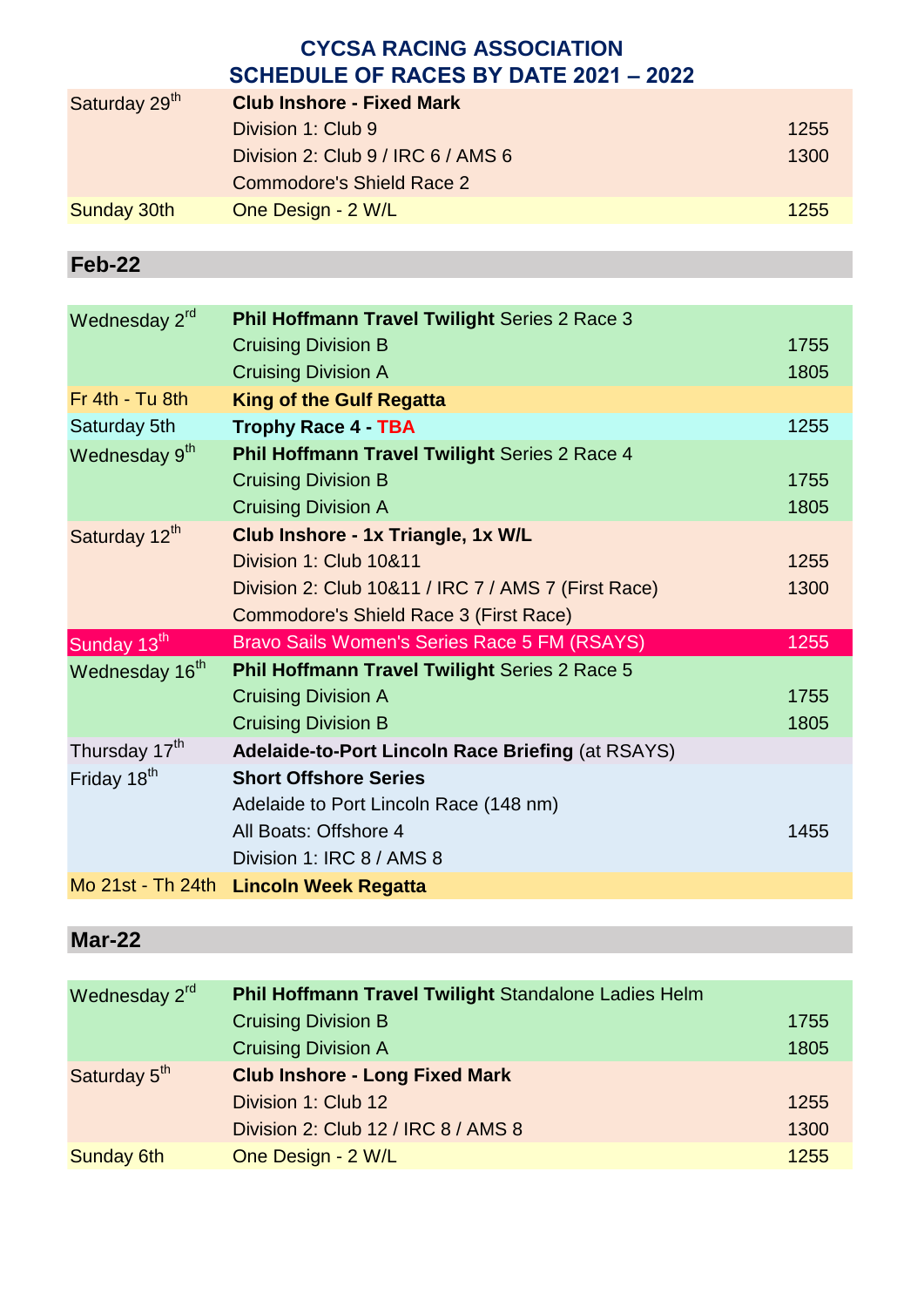|                            | 1911 - 1912 - 1914 - 1914 - 1924 - 1924 - 1924 - 1924 - 1924 - 1924 - 1924 - 1924 - 1925 - 1927 - 19 |            |
|----------------------------|------------------------------------------------------------------------------------------------------|------------|
| Wednesday 9 <sup>th</sup>  | Phil Hoffmann Travel Twilight Series 2 Race 6                                                        |            |
|                            | <b>Cruising Division B</b>                                                                           | 1755       |
|                            | <b>Cruising Division A</b>                                                                           | 1805       |
|                            | Sa 12th - Mo 14th Fred Neill Match Racing Challenge                                                  | <b>TBA</b> |
| Monday 14 <sup>th</sup>    | <b>Adelaide Cup Public Holiday</b>                                                                   |            |
| Wednesday 16 <sup>th</sup> | Phil Hoffmann Travel Twilight Series 2 Race 7                                                        |            |
|                            | <b>Cruising Division A</b>                                                                           | 1755       |
|                            | <b>Cruising Division B</b>                                                                           | 1805       |
| Saturday 19th              | <b>Offshore Jubilee Cup</b>                                                                          | 1155       |
| Sunday 20 <sup>th</sup>    | Bravo Sails Women's Series Race 6&7 - 2x W/L (CYCSA)                                                 | 1255       |
| Wednesday 23rd             | <b>Phil Hoffmann Travel Twilight Series 2 Race 8</b>                                                 |            |
|                            | <b>Series 2 &amp; Overall Series Presentation</b>                                                    |            |
|                            | <b>Cruising Division B</b>                                                                           | 1755       |
|                            | <b>Cruising Division A</b>                                                                           | 1805       |
| Saturday 26 <sup>th</sup>  | <b>Club Inshore - 2x W/L</b>                                                                         |            |
|                            | Division 1: Club 13&14                                                                               | 1255       |
|                            | Division 2: Club 13&14                                                                               | 1300       |
| Sunday 27th                | One Design - 2 W/L                                                                                   | 1255       |
| Wednesday 30 <sup>th</sup> | <b>Phil Hoffmann Travel Twilight Standalone Novelty Race</b>                                         |            |
|                            | <b>Cruising Division B</b>                                                                           | 1755       |
|                            | <b>Cruising Division A</b>                                                                           | 1805       |
|                            |                                                                                                      |            |

# **Apr-22**

| Saturday 2nd            | Club Inshore - 1x Triangle, 1x W/L                 |            |
|-------------------------|----------------------------------------------------|------------|
|                         | Division 1: Club 15&16 / IRC 9&10 / AMS 9&10       | 1255       |
|                         | Division 2: Club 15&16 / IRC 9&10 / AMS 9&10       | 1300       |
| <b>Sunday 3rd</b>       | Bravo Sails Women's Series Race 8 - FM (RSAYS)     | 1255       |
|                         | <b>Presentation at RSAYS after Race 8</b>          |            |
| Sa 9th - Su 10th        | State Women's One Design Championship (Elliott 7s) | <b>TBA</b> |
| Sunday 10th             | One Design - 2 W/L                                 | 1255       |
|                         |                                                    |            |
| Friday 15th             | <b>Good Friday</b>                                 |            |
| Monday 18 <sup>th</sup> | <b>Easter Monday</b>                               |            |
|                         |                                                    |            |
| Monday 25 <sup>th</sup> | <b>ANZAC Day</b>                                   |            |
|                         |                                                    |            |

## **May-22**

| Friday 6 <sup>th</sup>   | <b>CYCSA Presentation Night</b> | 1900 |
|--------------------------|---------------------------------|------|
| Saturday 7 <sup>th</sup> | <b>Short-handed Series</b>      |      |
|                          | All Boats: Short-handed Race 1  | 1255 |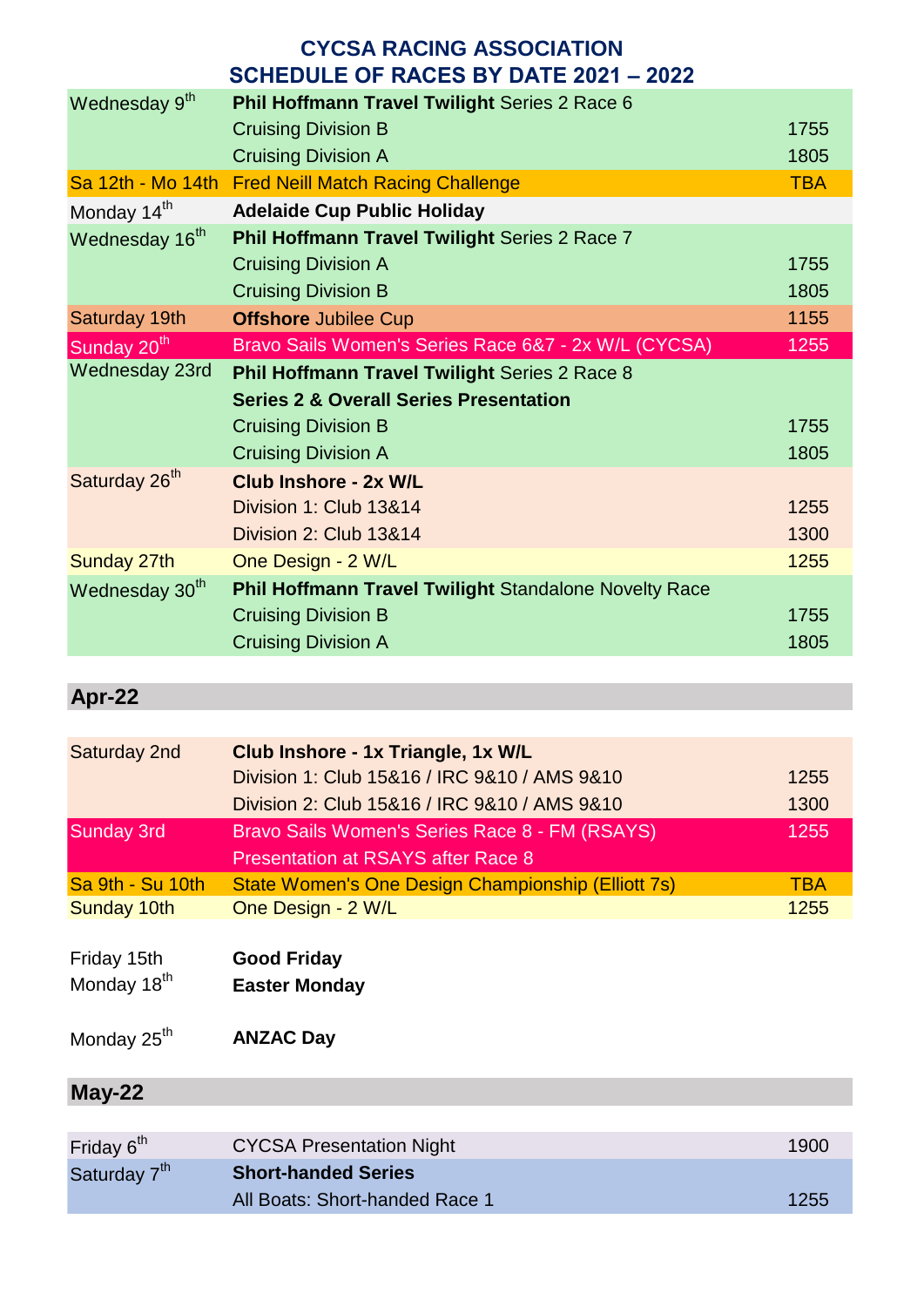|                           | <b>CYCSA RACING ASSOCIATION</b><br><b>SCHEDULE OF RACES BY DATE 2021 - 2022</b> |      |
|---------------------------|---------------------------------------------------------------------------------|------|
| Sunday 15 <sup>th</sup>   | <b>Port River Marine Winter Series (RSAYS - F/M)</b>                            |      |
|                           | Division 1: Race 1                                                              | 1155 |
|                           | Division 2: Race 1                                                              | 1200 |
| Saturday 21st             | <b>Short-handed Series</b>                                                      |      |
|                           | All Boats: Short-handed Race 2                                                  | 1255 |
| Saturday 28 <sup>th</sup> | <b>Short-handed Series</b>                                                      |      |
|                           | All Boats: Short-handed Race 3                                                  | 1255 |
| Sunday 29 <sup>th</sup>   | <b>Port River Marine Winter Series (CYCSA - W/L)</b>                            |      |
|                           | Division 1: Race 2                                                              | 1155 |
|                           | Division 2: Race 2                                                              | 1200 |

# **Jun-22**

| Queen's Birthday Long Weekend                        |      |
|------------------------------------------------------|------|
| <b>Port River Marine Winter Series (RSAYS - F/M)</b> |      |
| <b>Plympton Cup</b>                                  |      |
| Division 1: Race 3                                   | 1055 |
| Division 2: Race 3                                   | 1100 |
| <b>Port River Winter Series (CYCSA - W/L)</b>        |      |
| Division 1: Race 4                                   | 1155 |
| Division 2: Race 4                                   | 1200 |
|                                                      |      |

# **Jul-22**

| <b>Port Vincent Destination Race</b>                 |      |
|------------------------------------------------------|------|
| Standalone Destination Race - Pt. Vincent            | 0955 |
| <b>Port Vincent Return Race</b>                      |      |
| Standalone Return Race - North Haven                 | 0955 |
| <b>Port River Marine Winter Series (CYCSA - W/L)</b> |      |
| Division 1: Race 5                                   | 1155 |
| Division 2: Race 5                                   | 1200 |
| <b>Racing Association AGM</b>                        | 1930 |
| <b>Short-handed Series</b>                           |      |
| All Boats: Short-handed Race 4                       | 1255 |
| <b>Port River Winter Series (RSAYS - F/M)</b>        |      |
| <b>Winter Series Presentation at RSAYS</b>           |      |
| Division 1: Race 6                                   | 1155 |
| Division 2: Race 6                                   | 1200 |
| <b>Short-handed Series</b>                           |      |
| All Boats: Short-handed Race 5                       | 1255 |
|                                                      |      |